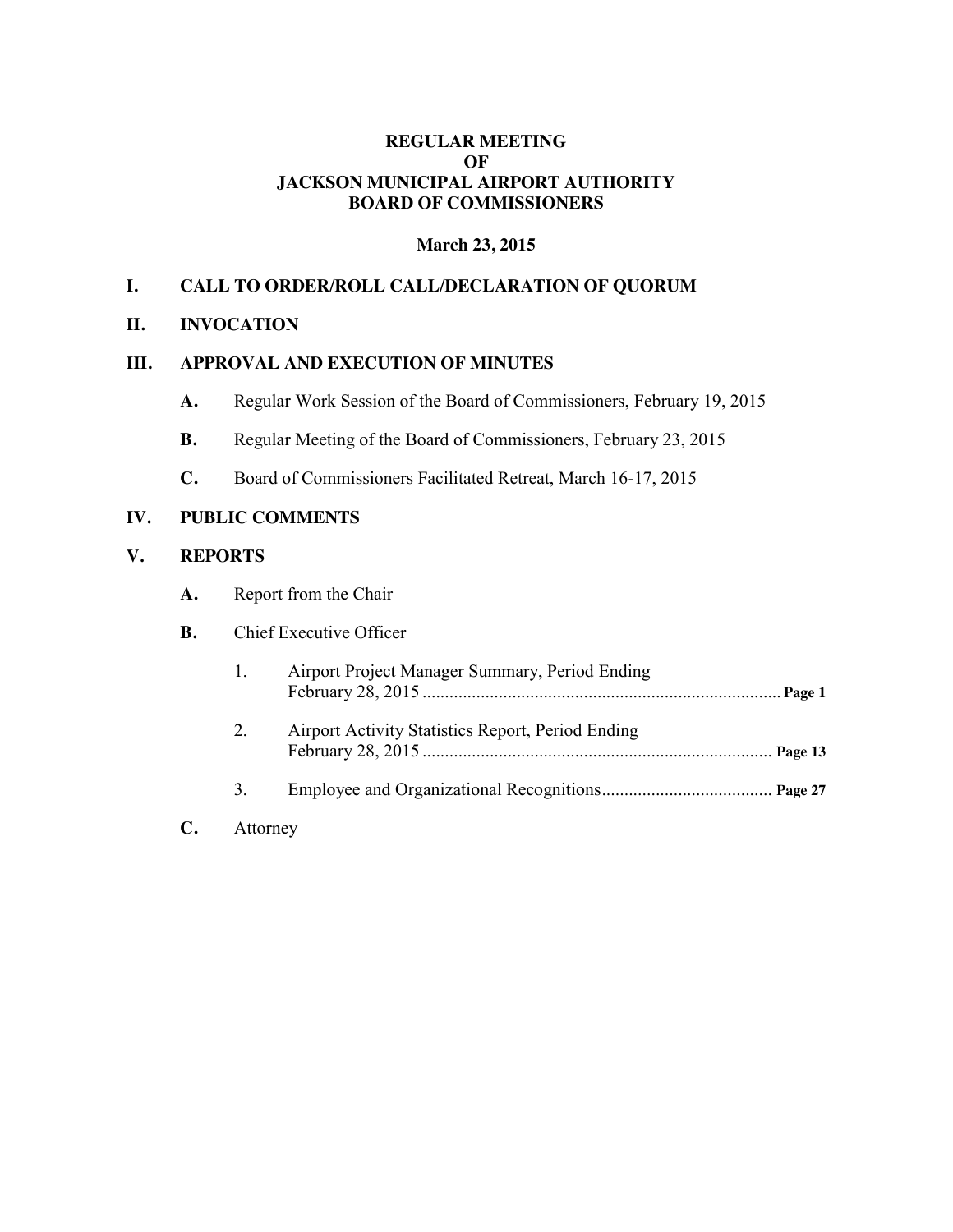# **VI. ACTION ITEMS**

## **A. Financial Matters**

| 1. |     | Financial Reports for February 2015: |  |
|----|-----|--------------------------------------|--|
|    | (a) |                                      |  |
|    | (b) |                                      |  |
|    | (c) |                                      |  |
|    |     |                                      |  |

# **B. Service Agreements**

| 1. | Safety and Security Interactive Training System, JMAA:<br>Renew and Amend Existing Agreement (American Association of Airport |  |
|----|-------------------------------------------------------------------------------------------------------------------------------|--|
| 2. | Pest Control Services, JAN & HKS: Authorize Agreement                                                                         |  |
| 3. | Waste Management Services, JAN & HKS: Authorize Agreement                                                                     |  |
| 4. | Pre-Employment Psychological Screening for Law<br>Enforcement Officers, JMAA: Authorize Contract                              |  |
| 5. | <b>JMAA Employee Training Services: Authorize Solicitation of</b>                                                             |  |
| 6. | Financial Consulting Services, JMAA: Authorize Solicitation of                                                                |  |
| 7. | Air Service Development Strategic Plan, JAN & HKS: Authorize                                                                  |  |
| 8. | Governmental Relations Consulting Services, JMAA: Authorize                                                                   |  |